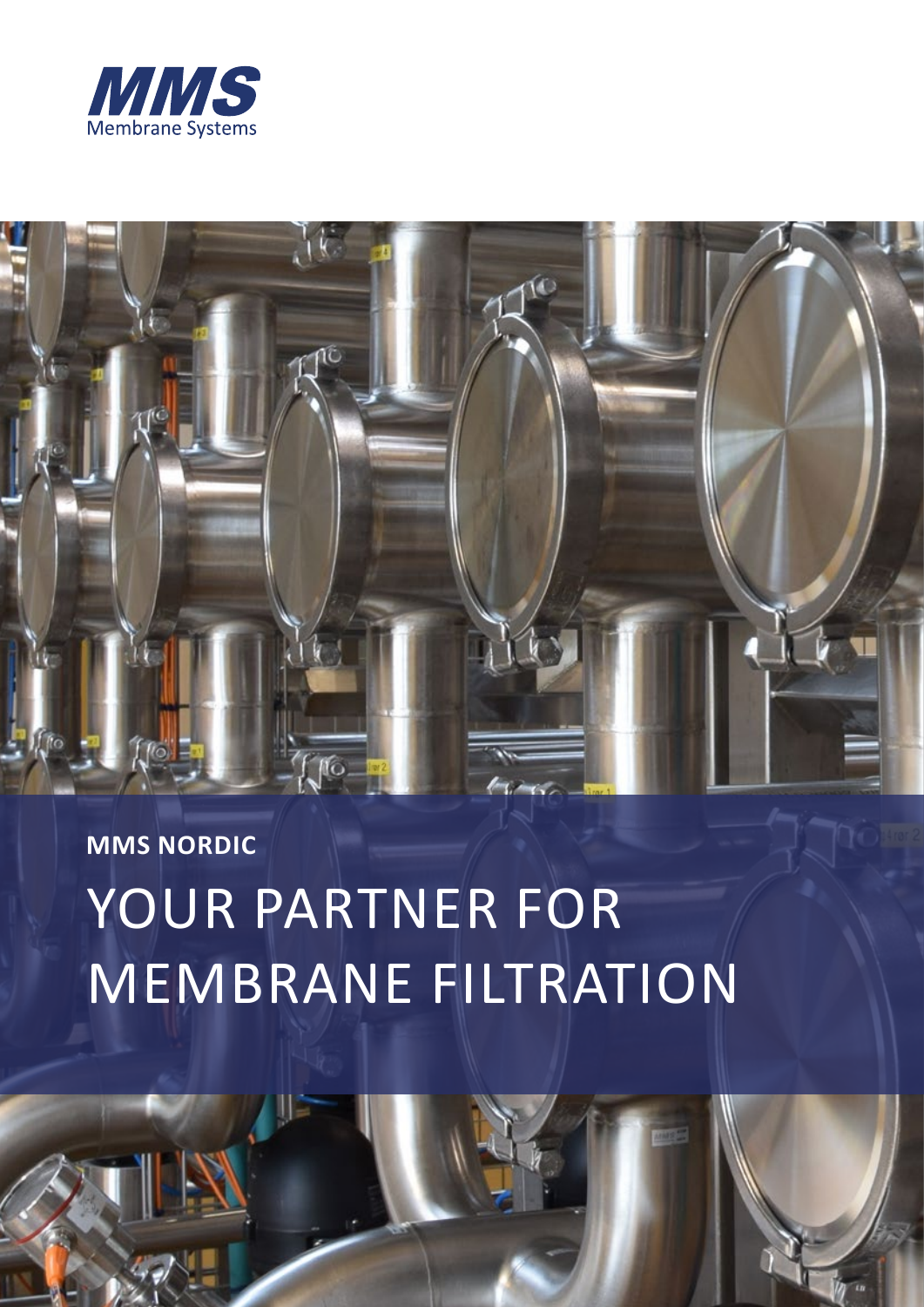MMS Membrane Systems provides novel processes for the separation, fractionation, purification, and isolation of all classes of molecules – for dairy, food, beverage, pharma, biotech, extracts, and water management applications.

#### **HISTORY AND BACKGROUND**

MMS AG designs and manufactures complete membrane filtration systems of all sizes at the manufacturing plant in Zurich, supplying to customers worldwide. We are frontrunners, and our success is built on innovation, ingenuity and flexibility. We offer a customized approach to the needs and requirements of our customers, and strive to realize them on standardized platforms.

MMS AG was founded in Zurich in 1995 by Alain Messinger. Within a few years of operation, MMS set up an efficient infrastructure, including laboratory and testing facilities, construction, engineering, and manufacturing, and the company had great success with its membrane filtration solutions to the Swiss pharmaceutical industry.

In 2002 George Bou-Habib, who came from Nestlé Research Centre in Lausanne, joined MMS to develop membrane solutions for the food and beverage industry. In 2006, Alfred Hirschi joined MSS to drive membrane solutions to the Swiss cheese industry.

The dairy industry soon turned into the largest customer segment of MMS. In 2011, Alfred Hirschi and George Bou-Habib did a management buyout and are now the largest shareholders of MMS AG.

MMS has supplied more than 350 systems and units to customers around the world.



ALFRED HIRSCHI AND GEORGE BOU-HABIB

#### **MMS NORDIC**

On 1st October 2018, MMS Nordic was established in Denmark to be closer to customers in the Nordic area. As your membrane filtration technology partner we shape large as well as small designs and solutions to the needs, expectations and culture of our customers. Located in Silkeborg Denmark, we are close to you and straightforward to work with, looking at challenges with flexibility and open minds.

We offer qualified guidance to experienced as well as new users of membrane filtration on processes, products, and best use of all filtration product streams. In partnership with our customers, we help to innovate and seamlessly implement new solutions.

MMS Nordic is headed by Niels Osterland, the founder of DSS. The MMS Nordic team of 12 has many years of experience in membrane filtration solutions to customers in most parts of the world. We handle design, project management, engineering, automation, manufacturing, as well as commissioning and service directly from Denmark to ensure maximum ease and accessibility.



NIELS OSTERLAND

#### **FROM WELL-KNOWN TO PIONEERING APPLICATIONS**

MMS has more than 25 years of experience in well-proven, large-scale dairy applications, such as concentration of whey, skim milk and fermented milk, standardization, whey protein concentration, bacteria and spore removal, defatting of skim milk and whey, polishing of water streams etc.

We are continuously optimizing these well-known processes and dedicating resourses to developing new

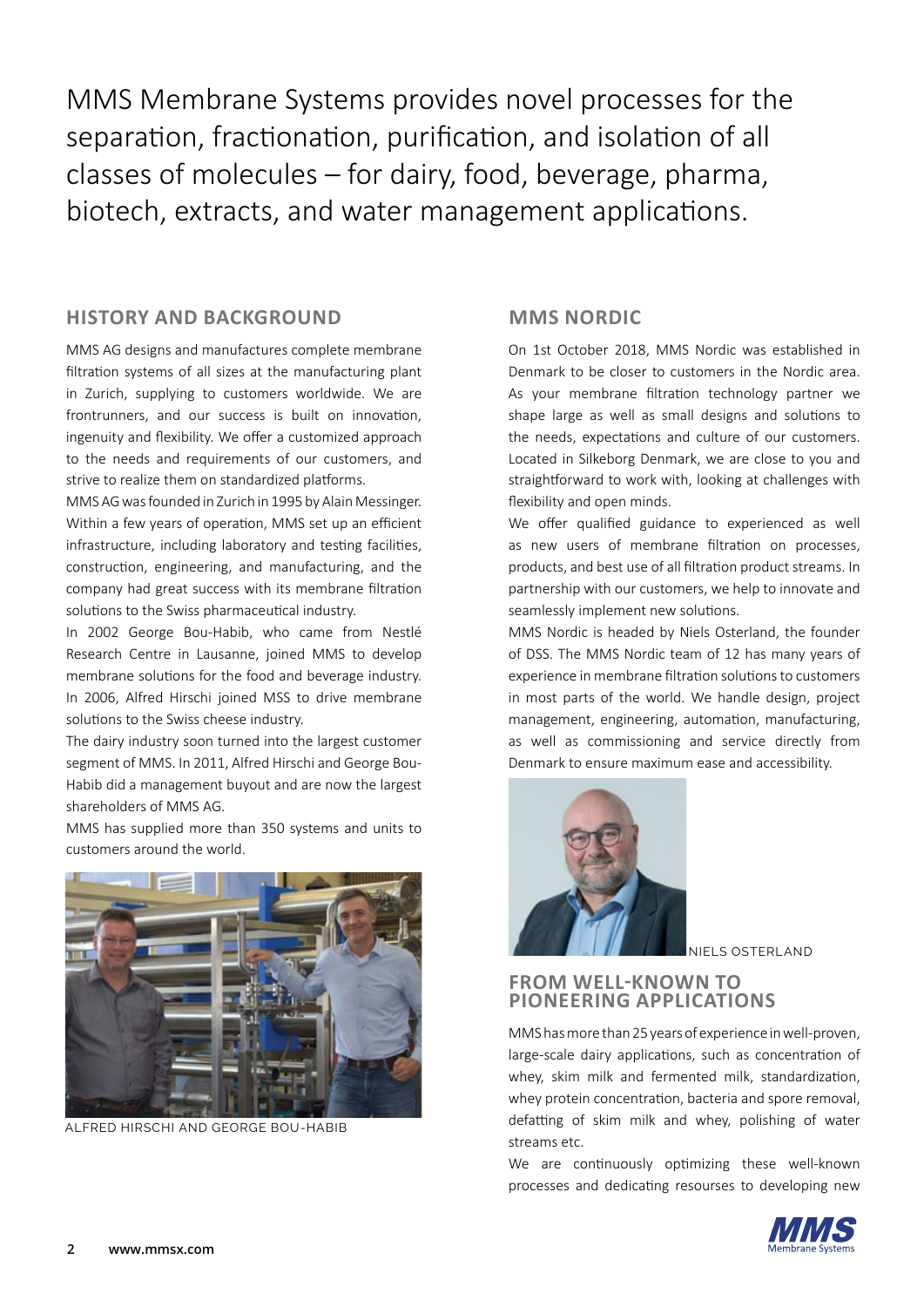

and even better designs and more efficient machines with minimal carbon footprint. MMS HOLLOW-FIBER SYSTEM

Based on this experience, we have further developed and improved our membrane systems to handle more demanding applications such as the production of MCC85 and MCI, high concentration of skim milk up to 35 % TS, protein fractionation, demineralization of milk and whey, oligosaccharide fractionation, etc.



MMS SW 25 PILOT SYSTEM

### **DEVELOPMENT SERVICE**

In addition to offering solutions to known and wellproven applications, we cooperate with our customers on development projects involving membrane filtration. Our customers are interested not only in the solution, but in the feasibility, costs, speed of realization and

consequences of a novel process.

MMS can shorten the time-to-market of new products, as we undertake careful development work in our laboratory to ensure a superb full-scale result. Trials, membrane screenings and analyses can be done at our lab facilities in Zurich. Full documentation of the results makes it easy for the customer to decide whether to move on to an industrial scale plant.

### **CROSS-INDUSTRY APPROACH**

We work across many different industries: dairy, food, beverage, pharma, biotech, extracts, and water management. And we master all filtration processes: microfiltration, nanofiltration, ultrafiltration, and reverse osmosis.

This fact provides us with a unique opportunity to analyze and combine cross-industry experiences and utilize them to enable new processes for our customers. A strong team of innovative experts pick up new market trends, ideas and challenges from customers in different industries  $-$  and connect the dots. They are the link from science and innovation to the practical needs and requirements of the customer.

### **INDEPENDENT SUPPLIER**

MMS is an independent supplier of membrane filtration systems. This goes for components, automation as well as membranes. We have many different types of membrane modules on stock: spiral, ceramic, hollow- fiber, stainless steel, etc. We do not represent any specific manufacturer but use membranes from excellent membrane manufacturers world-wide.

Our purpose is clear: to enable the processes of our customers, designing according to their needs.